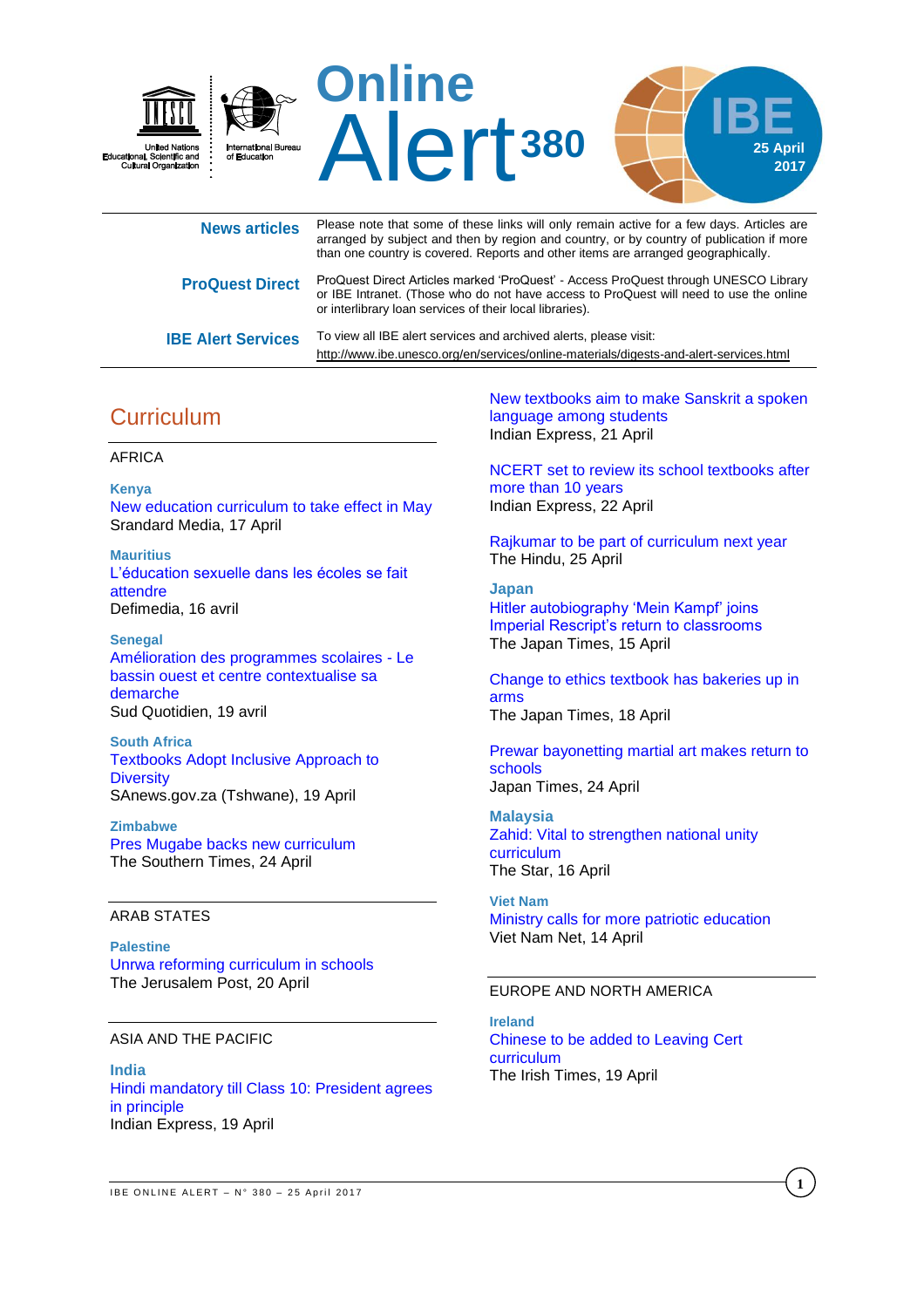**USA** [Texas Board OKs Science Curriculum](https://www.usnews.com/news/best-states/texas/articles/2017-04-21/texas-board-oks-science-curriculum-compromise-on-evolution)  [Compromise on Evolution](https://www.usnews.com/news/best-states/texas/articles/2017-04-21/texas-board-oks-science-curriculum-compromise-on-evolution) US News, 21 April

### LATIN AMERICA AND THE CARIBBEAN

**Panama** [La educación sexual, un tema que no se](http://laestrella.com.pa/panama/politica/educacion-sexual-tema-puede-soslayar/23997241)  [puede soslayar](http://laestrella.com.pa/panama/politica/educacion-sexual-tema-puede-soslayar/23997241) La Estrella de Panama, 21 de Abril

# Early Childhood Education

#### ASIA AND THE PACIFIC

**Singapore** [Growing demand for courses in early](http://www.straitstimes.com/singapore/education/growing-demand-for-courses-in-early-childhood-education)  [childhood education](http://www.straitstimes.com/singapore/education/growing-demand-for-courses-in-early-childhood-education) The Straits Times, 24 April

#### EUROPE AND NORTH AMERICA

**USA** [Is your child ready for kindergarten?](https://www.brookings.edu/research/is-your-child-ready-for-kindergarten/) Brookings, 13 April

[Puzzling it out: The current state of scientific](https://www.brookings.edu/research/puzzling-it-out-the-current-state-of-scientific-knowledge-on-pre-kindergarten-effects/)  [knowledge on pre-kindergarten effects](https://www.brookings.edu/research/puzzling-it-out-the-current-state-of-scientific-knowledge-on-pre-kindergarten-effects/) Brookings, 17 April

# Education Reform

#### AFRICA

**Kenya** [New education system to be tested in all](http://www.nation.co.ke/news/education/New-education-system-tested-in-counties-/2643604-3892206-gscggw/)  [counties next month](http://www.nation.co.ke/news/education/New-education-system-tested-in-counties-/2643604-3892206-gscggw/) Daily Nation, 17 April

[Teachers' appraisal system has improved](http://www.nation.co.ke/oped/Opinion/Teachers--appraisal-system--improved-curriculum/440808-3902374-128smg2z/)  [curriculum delivery](http://www.nation.co.ke/oped/Opinion/Teachers--appraisal-system--improved-curriculum/440808-3902374-128smg2z/) Daily Nation, 24 April

**Rwanda** [Digital Education for Schoolchildren Will](http://allafrica.com/stories/201704240053.html)  [Promote the Right to Internet](http://allafrica.com/stories/201704240053.html) The New Times, 24 April

#### **Mauritius**

 **2017** [Educational Reforms Emphasises On Holistic](http://allafrica.com/stories/201704210585.html)  [Development, Says Minister Dookun-](http://allafrica.com/stories/201704210585.html)**[Luchoomun](http://allafrica.com/stories/201704210585.html)** Government of Mauritius, 21 April

**Zimbabwe** [Education Govt's Top Priority -](http://allafrica.com/stories/201704180210.html) President The Herald, 18 April

### ARAB STATES

**Palestine** [What's in Palestine's first ever education law?](http://www.al-monitor.com/pulse/originals/2017/04/palestine-education-ministry-law-schools.html) Al Monitor, 21 April

#### ASIA AND THE PACIFIC

**Myanmar** [Myanmar Plans Education Reform, But Critics](https://www.voanews.com/a/myanmar-plans-education-reform-but-critics-claim-lack-of-consultation/3816698.html)  [Claim Lack of Consultation](https://www.voanews.com/a/myanmar-plans-education-reform-but-critics-claim-lack-of-consultation/3816698.html) Voa News, 19 April

**Viet Nam** [Education reform focuses on core](http://english.vietnamnet.vn/fms/education/177129/education-reform-focuses-on-core-competencies.html)  [competencies](http://english.vietnamnet.vn/fms/education/177129/education-reform-focuses-on-core-competencies.html) Viet Nam Net, 24 April

# Education System

### AFRICA

**Madagascar** Paul Rabary – [« Le Plan sectoriel de](http://www.lexpressmada.com/blog/actualites/paul-rabary-le-plan-sectoriel-de-leducation-sera-applique-progressivement/)  [l'Éducation sera appliqué progressivement »](http://www.lexpressmada.com/blog/actualites/paul-rabary-le-plan-sectoriel-de-leducation-sera-applique-progressivement/) L'Express de Madagascar, 22 avril

**Tanzania** [18,000 Pupils 'Cannot Read, Write or Solve](http://allafrica.com/stories/201704170232.html)  [Simple Math'](http://allafrica.com/stories/201704170232.html) The Citizen, 17 April

#### ARAB STATES

**Jordan** [Prince Hassan highlights need for fair,](http://www.jordantimes.com/news/local/prince-hassan-highlights-need-fair-comprehensive-and-quality-education)  [comprehensive and quality education](http://www.jordantimes.com/news/local/prince-hassan-highlights-need-fair-comprehensive-and-quality-education) The Jordan Times, 21 April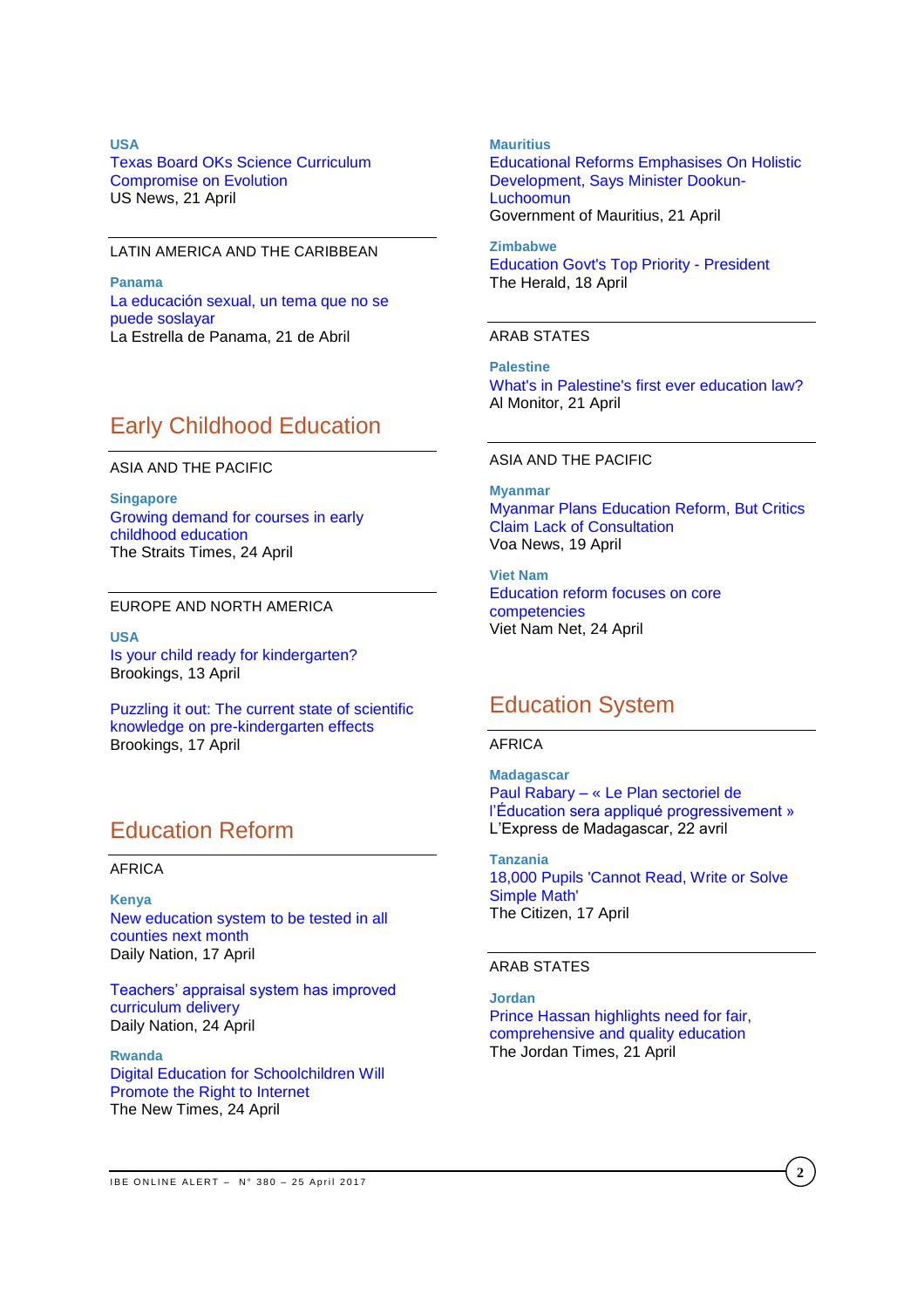## EUROPE AND NORTH AMERICA

**Switzerland** [Les systèmes éducatifs suisses à l'épreuve](https://www.letemps.ch/opinions/2017/04/11/systemes-educatifs-suisses-lepreuve-enquetes-pisa)  [des enquêtes PISA](https://www.letemps.ch/opinions/2017/04/11/systemes-educatifs-suisses-lepreuve-enquetes-pisa) Le Temps, 11 avril

#### ASIA AND THE PACIFIC

**Indonesia** [Indonesia pursues quality education for](http://www.bangkokpost.com/news/asean/1237502/indonesia-pursues-quality-education-for-sustainable-growth)  [sustainable growth](http://www.bangkokpost.com/news/asean/1237502/indonesia-pursues-quality-education-for-sustainable-growth) Bangkok Post, 24 April

**New Zealand** [New Education Minister Nikki Kaye plans to](http://www.nzherald.co.nz/nz/news/article.cfm?c_id=1&objectid=11844278)  ['modernise' education](http://www.nzherald.co.nz/nz/news/article.cfm?c_id=1&objectid=11844278) NZ Herald, 24 April

#### LATIN AMERICA AND THE CARIBBEAN

**Colombia** [Cómo revelan las pruebas Saber la realidad](http://www.eltiempo.com/vida/educacion/columna-de-la-directora-del-icfes-como-revelan-las-pruebas-saber-la-realidad-de-la-educacion-del-pais-78634)  [de la educación del país](http://www.eltiempo.com/vida/educacion/columna-de-la-directora-del-icfes-como-revelan-las-pruebas-saber-la-realidad-de-la-educacion-del-pais-78634) El Tiempo, 17 de abril

# Gender

#### AFRICA

**Malawi** [First Lady Encourages Women to Upgrade in](http://allafrica.com/stories/201704240299.html)  **[Education](http://allafrica.com/stories/201704240299.html)** Malawi News Agency, 21 April

#### EUROPE AND NORTH AMERICA

**Russia** [Why is Russia so good at encouraging women](http://www.bbc.com/news/business-39579321)  [into tech?](http://www.bbc.com/news/business-39579321) BBC News, 21 April

# Inclusive Education

#### AFRICA

**Uganda** [Albino Children Abandon School Due to](http://allafrica.com/stories/201704210008.html)  **[Stigma](http://allafrica.com/stories/201704210008.html)** The Monitor, 21 April

## EUROPE AND NORTH AMERICA

**Spain**

Educación.- [La Junta ofrece aulas específicas](http://www.20minutos.es/noticia/3012577/0/educacion-junta-ofrece-aulas-especificas-para-alumnado-autista-17-centros-publicos-provincia/)  [para alumnado autista en 17 centros públicos](http://www.20minutos.es/noticia/3012577/0/educacion-junta-ofrece-aulas-especificas-para-alumnado-autista-17-centros-publicos-provincia/)  [de la provincia](http://www.20minutos.es/noticia/3012577/0/educacion-junta-ofrece-aulas-especificas-para-alumnado-autista-17-centros-publicos-provincia/) 20 minutos, 16 de abril

[Las comunidades podrán excluir a los alumnos](http://www.eldiario.es/sociedad/CCAA-excluir-Primaria-alumnos-dificultades_0_634836636.html)  [con dificultades de las pruebas de ESO y](http://www.eldiario.es/sociedad/CCAA-excluir-Primaria-alumnos-dificultades_0_634836636.html)  [Primaria](http://www.eldiario.es/sociedad/CCAA-excluir-Primaria-alumnos-dificultades_0_634836636.html) El Diario, 19 de abril

**USA** [The importance of high quality general](https://www.brookings.edu/research/the-importance-of-high-quality-general-education-for-students-in-special-education/)  [education for students in special education](https://www.brookings.edu/research/the-importance-of-high-quality-general-education-for-students-in-special-education/) Brookings, 20 April

#### LATIN AMERICA AND THE CARIBBEAN

## **Colombia**

[Nueva oportunidad de acceso a educación](http://www.elcolombiano.com/colombia/educacion/ninos-en-condicion-de-discapacidad-de-medellin-tienen-oportunidad-de-acceso-a-educacion-DF6362665)  para [niños con necesidades especiales](http://www.elcolombiano.com/colombia/educacion/ninos-en-condicion-de-discapacidad-de-medellin-tienen-oportunidad-de-acceso-a-educacion-DF6362665) El Colombiano, 20 de abril

**Peru** [Alumnos recibirán clases en hospitals](http://www.minedu.gob.pe/n/noticia.php?id=42525) Ministerio de Educacion, 18 de abril

# Teacher Education

# AFRICA

**Kenya** [Massive training for players in curriculum](http://www.nation.co.ke/news/education/Massive-training-for-players-in-curriculum-review/2643604-3894944-y51g6p/)  [review](http://www.nation.co.ke/news/education/Massive-training-for-players-in-curriculum-review/2643604-3894944-y51g6p/) Daily Nation, 18 April

**Mauritius** MIE Bill - [Tout un univers de formations](http://fr.allafrica.com/stories/201704180409.html)  [s'ouvre aux enseignants](http://fr.allafrica.com/stories/201704180409.html) L'Express.mu, 17 avril

### ASIA AND THE PACIFIC

**India**

[Elementary school teachers likely to have time](http://indianexpress.com/article/education/elementary-school-teachers-likely-to-have-time-until-2019-for-training-says-government-4607399/)  until 2019 for [training, says](http://indianexpress.com/article/education/elementary-school-teachers-likely-to-have-time-until-2019-for-training-says-government-4607399/) government Indian Express, 10 April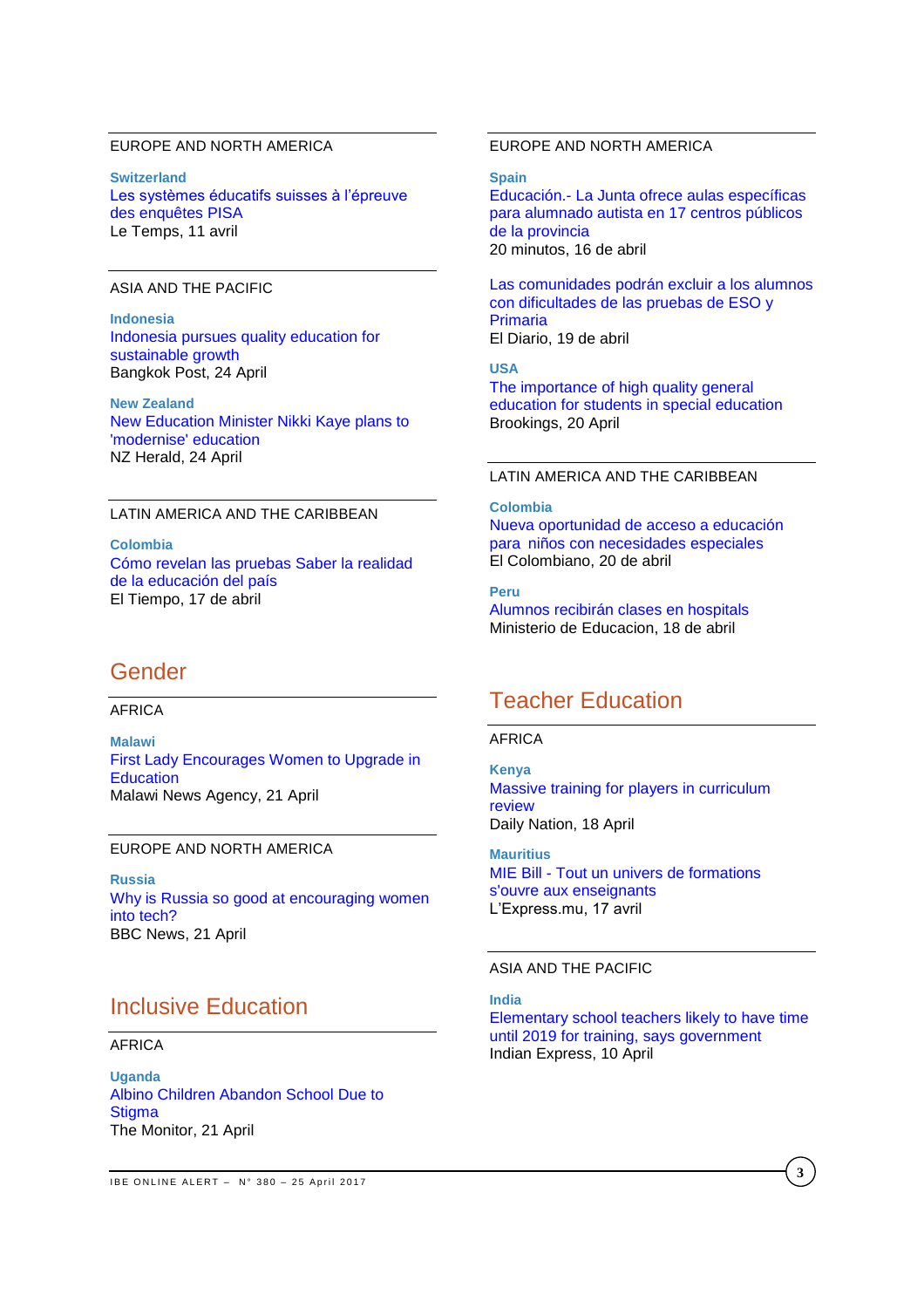## LATIN AMERICA AND THE CARIBBEAN

**Ecuador** [Expertos educativos analizan los programas](https://educacion.gob.ec/expertos-educativos-analizan-los-programas-de-formacion-docente/)  [de formación docente](https://educacion.gob.ec/expertos-educativos-analizan-los-programas-de-formacion-docente/) Ministerio de Educacion, 20 de abril

[El Gobierno Nacional trabaja en la](https://educacion.gob.ec/el-gobierno-nacional-trabaja-en-la-revalorizacion-de-la-carrera-docente/)  [revalorización de la carrera docente](https://educacion.gob.ec/el-gobierno-nacional-trabaja-en-la-revalorizacion-de-la-carrera-docente/) Ministerio de Educacion, 12 de abril

# Reports, publications, etc.

#### ARAB STATES

#### **Jordan**

[Fostering a Culture of Responsibility and](https://ardd-jo.org/sites/default/files/resource-files/fostering_a_culture_of_responsibility_and_accountability.compressed.pdf)  [Accountability: Improving the Learning](https://ardd-jo.org/sites/default/files/resource-files/fostering_a_culture_of_responsibility_and_accountability.compressed.pdf)  [Environment in Jordan](https://ardd-jo.org/sites/default/files/resource-files/fostering_a_culture_of_responsibility_and_accountability.compressed.pdf) ARDD, Fafo, March 2017

[Improving learning environments in Jordanian](https://ardd-jo.org/sites/default/files/resource-files/improving_learning_environments_in_jordanian_public_schools.compressed_12_0.pdf)  [public schools](https://ardd-jo.org/sites/default/files/resource-files/improving_learning_environments_in_jordanian_public_schools.compressed_12_0.pdf) ARDD, Fafo, March 2017

**Morocco** [Values Education in the National System of](http://www.csefrs.ma/pdf/Resume-REAV-EN.pdf)  [Education, Training and Scientific Research](http://www.csefrs.ma/pdf/Resume-REAV-EN.pdf)  CSEFRS, January 2017

## EUROPE AND NORTH AMERICA

**Albania**

[Albania: education policy review; issues and](http://unesdoc.unesco.org/images/0024/002479/247993e.pdf)  [recommendations](http://unesdoc.unesco.org/images/0024/002479/247993e.pdf) UNESCO, 2017

#### **France**

[Je dis, tu parles, nous écoutons : apprendre](http://ife.ens-lyon.fr/vst/DA-Veille/117-avril-2017.pdf)  [avec l'oral](http://ife.ens-lyon.fr/vst/DA-Veille/117-avril-2017.pdf)

Dossier de veille de l'IFE, n°117, avril 2017

### **USA**

[A Quarter Century of Changes in the](https://nces.ed.gov/pubs2017/2017092.pdf)  [Elementary and Secondary Teaching Force:](https://nces.ed.gov/pubs2017/2017092.pdf)  [From 1987 to 2012](https://nces.ed.gov/pubs2017/2017092.pdf) Richard Ingersoll and Lisa Merrill, NCES, April 2017

## LATIN AMERICA AND THE CARIBBEAN

[Suficiencia, equidad y efectividad de la](http://unesdoc.unesco.org/images/0024/002475/247571s.pdf)  [infraestructura escolar en América Latina](http://unesdoc.unesco.org/images/0024/002475/247571s.pdf)  [según el TERCE](http://unesdoc.unesco.org/images/0024/002475/247571s.pdf) OREALC, 2017 [English](http://unesdoc.unesco.org/images/0024/002475/247571e.pdf)

#### **Mexico**

#### [Estimating the effects of a low-cost early](http://www.3ieimpact.org/media/filer_public/2017/04/24/ie57-mexico-childcare.pdf)  [stimulation and parenting education](http://www.3ieimpact.org/media/filer_public/2017/04/24/ie57-mexico-childcare.pdf)  [programme in Mexico](http://www.3ieimpact.org/media/filer_public/2017/04/24/ie57-mexico-childcare.pdf)  Impact Evaluation Report 57, Sergio Cardenas and oth., International Initiative for Impact Evaluation (3ie), April 2017

#### INTERNATIONAL

**OECD** [PISA 2015 Results \(Volume III\): Students'](http://www.oecd-ilibrary.org/docserver/download/9817021e.pdf?expires=1493107433&id=id&accname=guest&checksum=5DF0F1DD2AAF90FC509BB7330C5B10FE)  [Well-Being](http://www.oecd-ilibrary.org/docserver/download/9817021e.pdf?expires=1493107433&id=id&accname=guest&checksum=5DF0F1DD2AAF90FC509BB7330C5B10FE) OECD, April 2017 **[Français](http://www.oecd.org/pisa/PISA-a-la-loupe-71-Les-eleves-sont-ils-heureux.pdf)** 

#### **UNESCO**

[Historical efforts to implement the UNESCO](http://unesdoc.unesco.org/images/0024/002472/247275e.pdf)  [1974 recommendation on Education in light of](http://unesdoc.unesco.org/images/0024/002472/247275e.pdf)  [3 SDGs targets: UNESCO Recommendation](http://unesdoc.unesco.org/images/0024/002472/247275e.pdf)  [concerning Education for International](http://unesdoc.unesco.org/images/0024/002472/247275e.pdf)  [Understanding, Co-operation and Peace, And](http://unesdoc.unesco.org/images/0024/002472/247275e.pdf)  [Education relating to Human Rights and](http://unesdoc.unesco.org/images/0024/002472/247275e.pdf)  [Fundamental Freedoms \(1974\)](http://unesdoc.unesco.org/images/0024/002472/247275e.pdf) Claire Mc Evoy, UNESCO, 2016

[Preventing violent extremism through](http://unesdoc.unesco.org/images/0024/002477/247764e.pdf)  [education: a guide for policy-makers](http://unesdoc.unesco.org/images/0024/002477/247764e.pdf) Lynn Davies, UNESCO, 2017

### **UNESCO-UIS**

[Education and disability](http://unesdoc.unesco.org/images/0024/002475/247516e.pdf) UIS,2017

# **Miscellaneous**

## AFRICA

**Tanzania** Pupils [Take Measures to Improve 'Their Lot](http://allafrica.com/stories/201704240732.html) Tanzania Daily News, 24 April

### EUROPE AND NORTH AMERICA

#### **USA**

[This is what Gen Z-designed curriculum looks](https://www.eschoolnews.com/2017/04/17/gen-z-designed-curriculum/)  [like for the future](https://www.eschoolnews.com/2017/04/17/gen-z-designed-curriculum/) eSchool News, 17 April

**4**